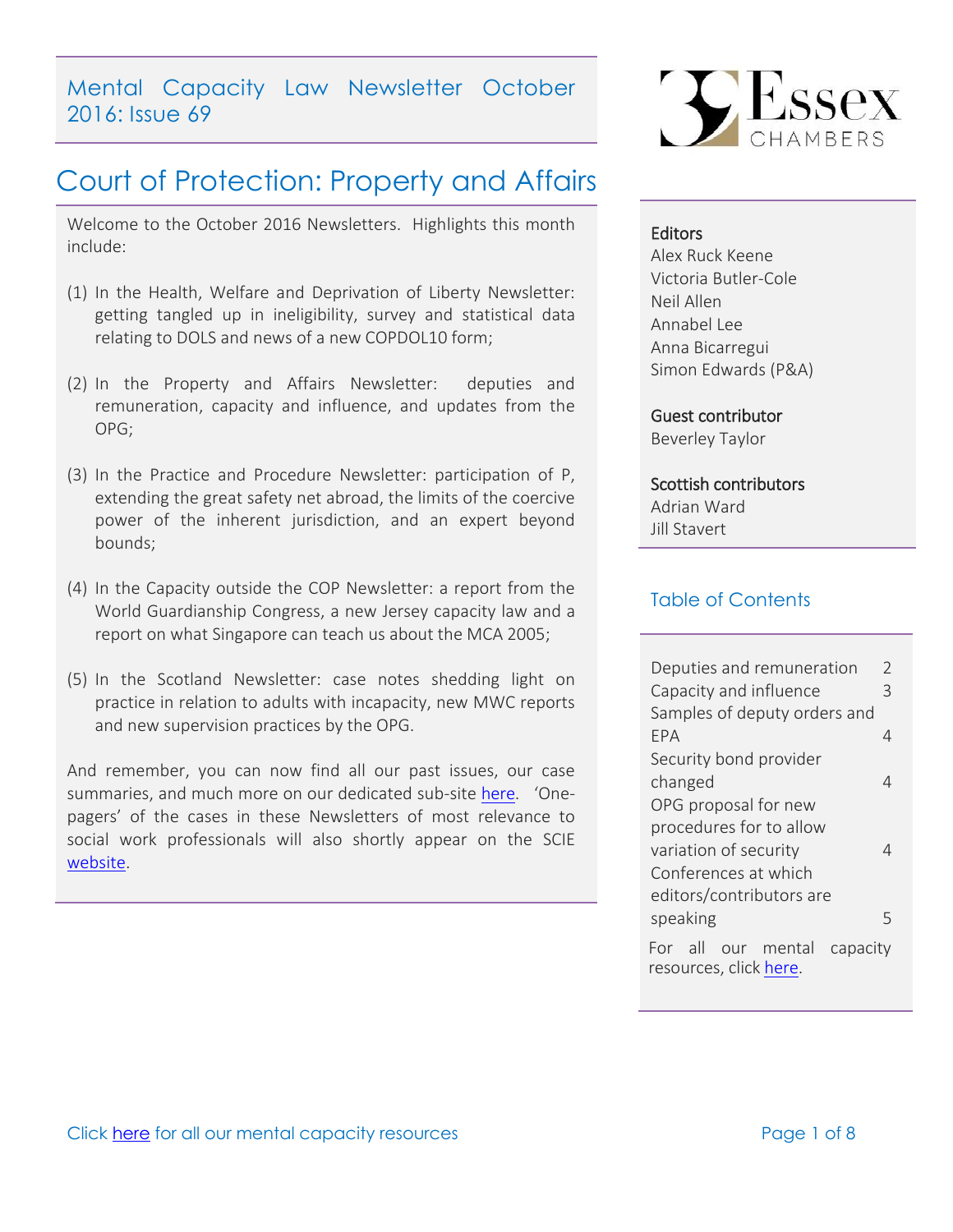Mental Capacity Law Newsletter October 2016 Court of Protection: Property and Affairs



## <span id="page-1-0"></span>**Deputies and remuneration**

*The Friendly Trust's Bulk Application* [\[2016\]](http://www.bailii.org/ew/cases/EWCOP/2016/40.html)  [EWCOP 40 \(](http://www.bailii.org/ew/cases/EWCOP/2016/40.html)District Judge Eldergill)

*Deputies – Property and Financial Affairs* 

#### Summary

In this case the District Judge had to consider a "bulk application" for approval (retrospective and prospective) of its charges for deputyship functions.

The long and impressively detailed judgment reveals a muddle. The Friendly Trust ('TFT') is a charity that, amongst other functions, takes on the role of deputy of small estates especially where the relevant local authority wants to outsource such work.

It seems, though much judicial digging was needed to establish this, that TFT had been charging at least in some cases the fixed charges that solicitors can charge under PD19B rather than the lower fixed charges allowed to local authority deputies. It also seems that officers in the OPG may have allowed that practice to persist.

Section 19(7) MCA provides for a deputy's remuneration. He is allowed reimbursement of reasonable expenses and, *if the court so directs*, remuneration out of P's estate for carrying out deputy functions.

Rules 167 and 168 make further provision. The court can fix an amount (rare), allow a specified rate, fix fees according to a schedule in a practice direction or order a detailed assessment (usually reserved for larger or more complex estates).

PD19B makes yet further provision. It provides for fixed fees for solicitors and lower fixed fees for public authority deputies. It also provides that solicitors have no right to a detailed assessment unless the court so orders and public authorities have none unless the estate is worth over £16,000. From February 2011 the PD included a paragraph that specifically dealt with not for profit deputies and other professionals, stating that the court could apply its provisions to them.

Thus, if the order appointing the deputy is silent as to remuneration, the deputy is entitled to none. Some of the orders in this case were in this form.

Some of the orders simply provided for fixed costs. The District Judge stated that orders should specify the rate (solicitor's or public authority's), see 93 (e) unless the appointee is a solicitor or a public authority.

Where the order is silent or in relation to new orders and the appointee is not a solicitor but is taking over public authority work (as here) the starting point is that the rate is that allowed to public authorities, see 94 (a) to (c) as P should not put at a disadvantage because of a local authority decision to outsource work, but the appointee can apply for a higher rate with suitable justification, see 93 (d).

The District Judge also considered the question of accountants, saying that where they are appointed, the appropriate fixed fees are likely to be those of a solicitor with the right to seek an assessment. It is interesting to note at this point that in the SCCO report it was revealed that accountants' bills were usually lower than solicitors' because of lower charging rates and a greater propensity to delegate.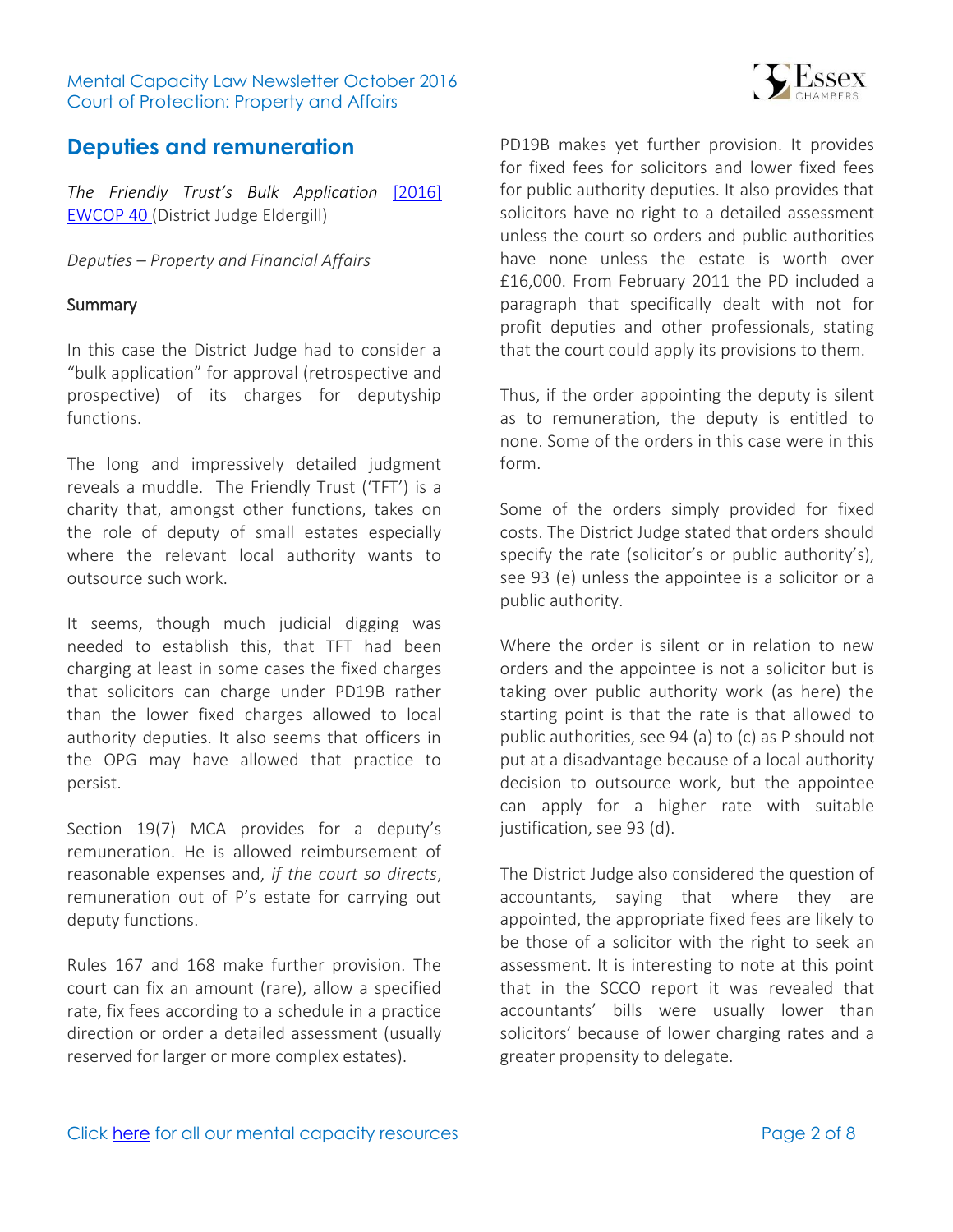#### Mental Capacity Law Newsletter October 2016 Court of Protection: Property and Affairs

The District Judge then considered individual cases. In relation to prospective charging in new cases, he ordered fixed fees on public authority rates with, in a few cases, the right to seek a detailed assessment.

In relation to existing cases, he made preliminary orders. Where there had been no provision for remuneration, he proposed an amendment to allow remuneration at public authority fixed rates. Where the appointing order allowed fixed fees but did not specify which, he proposed an amendment to clarify that the rate was that of a public authority. In such cases, if that meant there had been an overcharge, he directed TFT to quantify the excess and state why the excess should not be repaid.

In some cases, the appointing order allowed a detailed assessment. The District Judge expressed the view that such a provision may or may not be appropriate.

Finally, at 132, the District Judge emphasised that the original *"bulk application"* which envisaged a paper disposal by an authorised court officer without individual notification was inappropriate (although this had been at the OPG's suggestion and the ACO had also acceded to the view that notification was unnecessary). He considered that as the Ps' estates stood to be affected, it was necessary that each affected P be notified to comply with section 4 MCA and the rules of natural justice.

#### Comment

This case underlines the need for the appointing order to be clear about remuneration and the approach that the court is likely to take to cases where remuneration is sought above public authority rates in out sourced cases, namely that

P should be at no disadvantage. It also presages an amendment to PD19B which will expressly state that in respect of out sourced deputyships, it is expected that no more will be charged than if the public authority had carried out the work.

In the case of professional guardians holding five or more financial guardianships, in future the Office of the Public Guardian will no longer undertake a full annual account review in every case. Instead, random samples will be selected. If the outcome of the audits of these is satisfactory, for all other guardianships and other years the Office of the Public Guardian will accept a covering one-page summary sheet only.

## <span id="page-2-0"></span>**Capacity and influence**

*Poole v Everall* [\[2016\] EWHC 2126 \(Ch\)](http://www.bailii.org/ew/cases/EWHC/Ch/2016/2126.html) (Chancery Division (HHJ David Cooke))

*Mental Capacity – Testamentary Capacity* 

#### **Summary**

In this case the court had to consider 2 wills, one made in February 2012 and the other made in December 2012. The testator had suffered serious brain injury in a road traffic accident and for a long time had been looked after by Mr Everall, acting as carer. T had received a substantial damages award and the Public Guardian had been appointed receiver and subsequently a solicitor (Mr Lloyd) was appointed deputy.

A medical assessment in February 2012 stated that T had capacity to make a will and that will was drawn up by Mr Lloyd who had the issue of capacity very much in mind.

Mr Everall drew up the December will. Mr Lloyd was not involved. The only other person involved

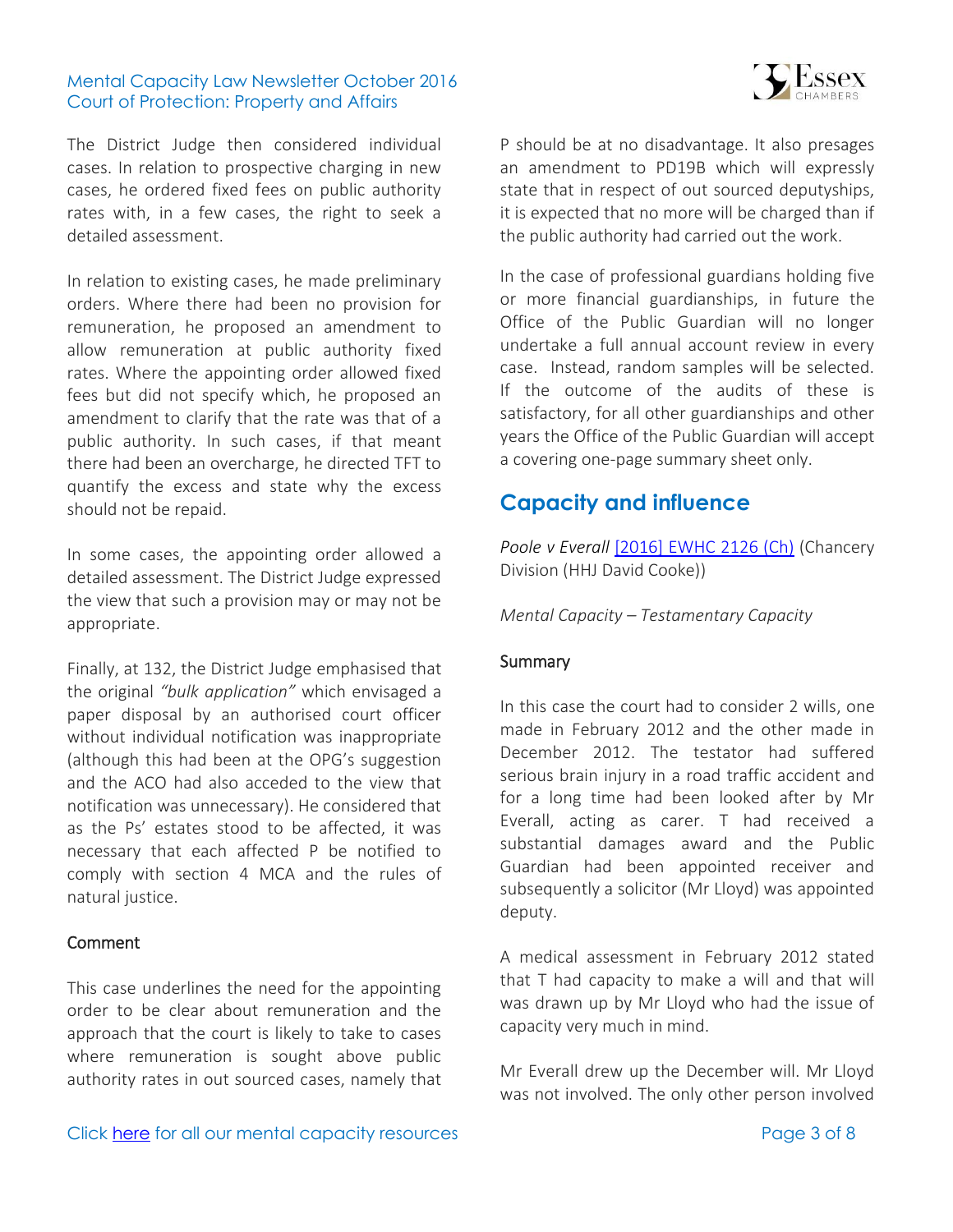#### Mental Capacity Law Newsletter October 2016 Court of Protection: Property and Affairs



was Mr Everall's partner. The will left 95% of T's estate to Mr Everall.

Not without hesitation (as there had been contradictory statements), the judge held that the December will had been duly executed. He also held that though there had been no medical assessment in December, the one in February still was sufficient to establish capacity.

He held, however, that Mr Everall fell far short of being able to establish that T knew and approved of the will's contents. At 120-121, the judge referred to the heightened vigilance that the court will employ where the will is drawn and elicited by the main beneficiary especially where T is vulnerable and suggestible and dependent on that person.

The December will was also attacked on the grounds of undue influence. The judge held that in effect, this was excluded by the finding that T had not known and approved of the contents as T could only have been coerced into doing something he did not want to do if he knew what he was doing. See 137.

The result was that the February will was proved in solemn form.

#### Comment

This case underlines the need for anyone making a will for a person with capacity issues to seek independent advice. More interestingly, it provides a good illustration of the shifting and different burdens of proof and the overlaps and boundaries between capacity, knowledge and approval and undue influence.

# <span id="page-3-0"></span>**Samples of deputy orders and EPA**

The OPG has published two sample documents to help people check whether a document purporting to be a [deputy court order](https://www.gov.uk/government/publications/deputy-court-order-valid-example?j=1838851&e=alex.ruckkeene@39essex.com&l=346_HTML&u=29427441&mid=1062735&jb=0) or an [enduring power of attorney](https://www.gov.uk/government/publications/enduring-power-of-attorney-valid-example?j=1838851&e=alex.ruckkeene@39essex.com&l=346_HTML&u=29427442&mid=1062735&jb=0) is in fact valid.

# <span id="page-3-1"></span>**Security bond provider changed**

From 1 October 2016, the OPG and the Court of Protection will only direct deputies to Howden Group UK Ltd for any new security bonds. Those who hold existing bonds with any previously approved suppliers, such as Deputy Bond Services (DBS), do not have to transfer these to Howden UK Ltd. These suppliers will continue to honour and manage all bonds that have been taken out with them after their contract with OPG has ended.

For more details, and for the OPG's (updated) surety bond Practice Note, see [here.](https://www.gov.uk/government/news/opgs-security-bond-provider-is-changing)

## <span id="page-3-2"></span>**OPG proposal for new procedures for to allow variation of security**

As set out in this note (reproduced from the STEP website), the OPG is considering whether it should be able to vary the amount of security following a review of the annual report of a property and affairs deputy.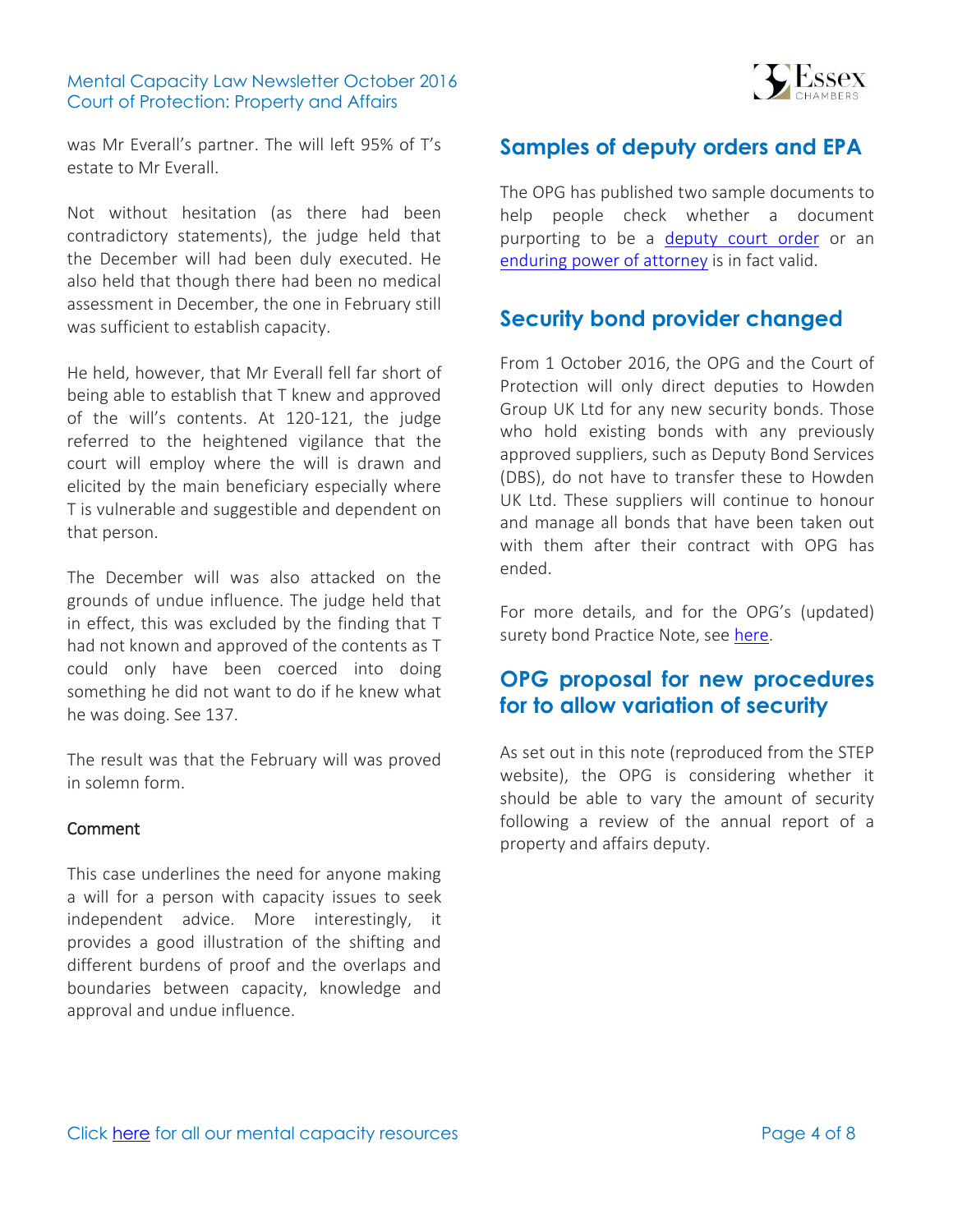<span id="page-4-0"></span>`

# **Conferences at which editors/contributors are speaking**

#### Switalskis' Annual Review of the Mental Capacity Act

Neil and Annabel will be speaking at the Annual Review of the Mental Capacity Act in York on 13 October 2016. For more details, and to book, see [here.](https://www.switalskis.com/annual-review-mental-capacity-act-2005/)

#### Taking Stock

Both Neil and Alex will be speaking at the 2016 Annual 'Taking Stock' Conference on 21 October in Manchester, which this year has the theme 'The five guiding principles of the Mental Health Act.' For more details, and to book, see [here.](http://amhpa.org.uk/taking-stock/)

#### Human Rights and Humanity

Jill is a keynote speaker at the SASW MHO Forum Annual Study Conference in Perth on 29 October, talking on "Supporting and extending the exercise of legal capacity." For more details, see [here.](http://www.socialworkscotland.org/Events)

#### Law (and the Place of Law) at the End of Life

Alex will be speaking alongside Sir Mark Hedley at this free seminar organised by the Royal College of Nursing on 1 November. For more details, see [here.](http://www.mentalcapacitylawandpolicy.org.uk/wp-content/uploads/2016/10/Flyer-1-Nov-2016.pdf)

#### Alzheimer Europe Conference

Adrian will be speaking at the 26th Annual Conference of Alzheimer Europe which takes place in Copenhagen, Denmark from 31 October–2 November 2016, which has the theme "Excellence in dementia research and care." For more details, see [here.](http://alzheimer-europe.org/Conferences/2016-Copenhagen)

#### Jordans Court of Protection Conference

Simon will be speaking on the law and practice relating to property and affairs deputies at the Jordans annual COP Practice and Procedure conference on 3 November. For more details and to book see [here.](http://www.jordanpublishing.co.uk/practice-areas/private-client/events/court-of-protection-practice-and-procedure-seminar-2016#.V6wi0WdTFes)



#### **Editors**

Alex Ruck Keene Victoria Butler-Cole Neil Allen Annabel Lee Anna Bicarregui Simon Edwards (P&A)

#### Guest contributor

Beverley Taylor

#### Scottish contributors

Adrian Ward Jill Stavert

#### Advertising conferences and training events

If you would like your conference or training event to be included in this section in a subsequent issue, please contact one of the editors. Save for those conferences or training events that are run by non-profit bodies, we would invite a donation of £200 to be made to Mind in return for postings for English and Welsh events. For Scottish events, we are inviting donations to Alzheimer Scotland Action on Dementia.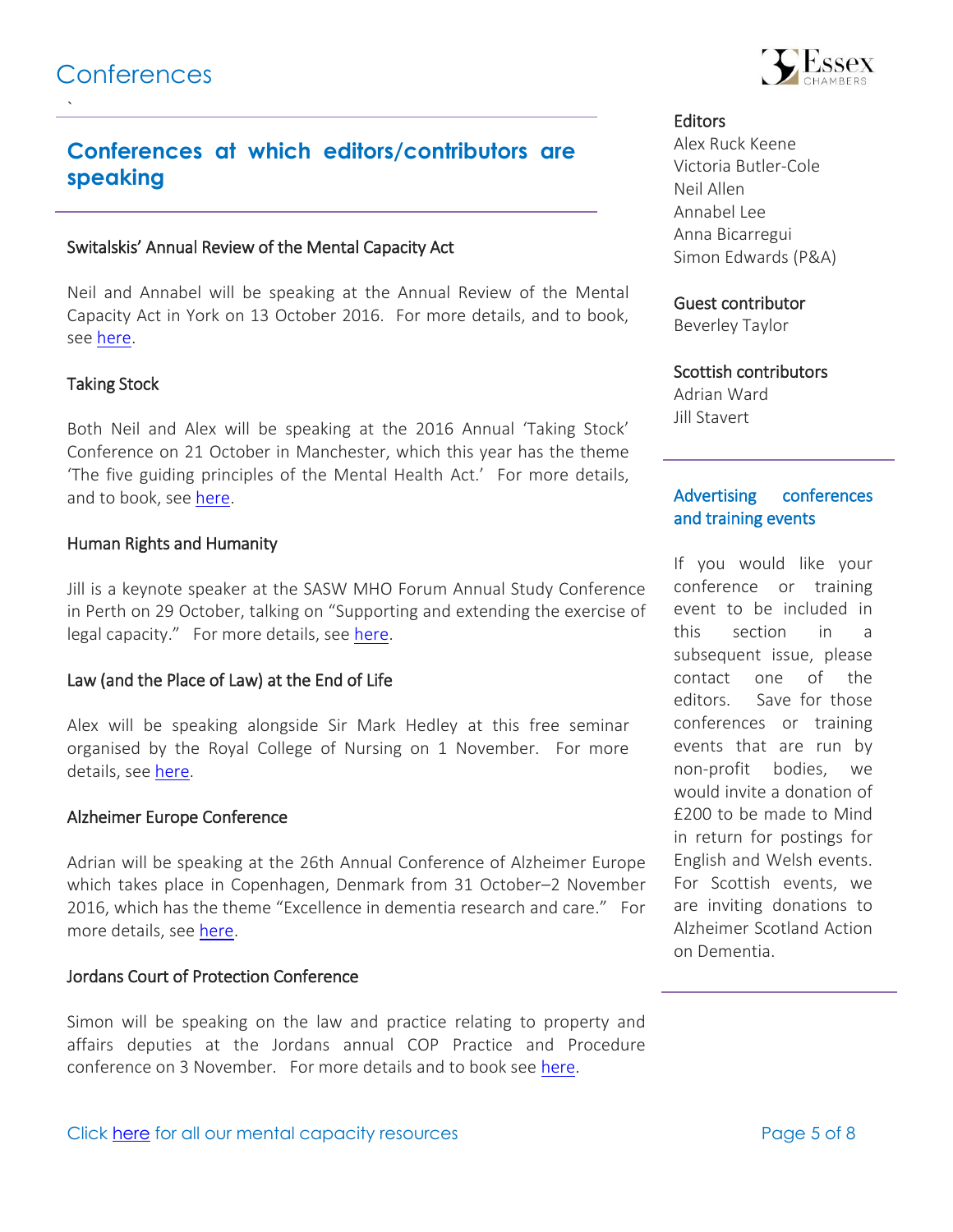# Chambers Details

Our next Newsletter will be out in early November. Please email us with any judgments or other news items which you think should be included. If you do not wish to receive this Newsletter in the future please con[tact](mailto:marketing@39essex.com)  [marketing@39essex.com.](mailto:marketing@39essex.com) 

#### David Barnes

Chief Executive and Director of Clerking [david.barnes@39essex.com](mailto:david.barnes@39essex.com)

#### Alastair Davidson

Senior Clerk [alastair.davidson@39essex.com](mailto:alastair.davidson@39essex.com)

#### Sheraton Doyle

Practice Manager [sheraton.doyle@39essex.com](mailto:sheraton.doyle@39essex.com)

#### Peter Campbell

Practice Manager [peter.campbell@39essex.com](mailto:peter.campbell@39essex.com)

- London 81 Chancery Lane, London, WC1A 1DD Tel: +44 (0)20 7832 1111 Fax: +44 (0)20 7353 3978
- Manchester 82 King Street, Manchester M2 4WQ Tel: +44 (0)161 870 0333 Fax: +44 (0)20 7353 3978
- Singapore Maxwell Chambers, 32 Maxwell Road, #02-16, Singapore 069115 Tel: +(65) 6634 1336

For all our services: visit www.39essex.com

39 Essex Chambers LLP is a governance and holding entity and a limited liability partnership registered in England and Wales (registered number 0C360005) with its registered office at 81 Chancery Lane, London WC2A 1DD. 39 Essex Chamber's members provide legal and advocacy services as independent, selfemployed barristers and no entity connected with Thirty Nine Essex Street provides any legal services. Thirty Nine Essex Street (Services) Limited manages the administrative, operational and support functions of Chambers and is a company incorporated in England and Wales (company number 7385894) with its registered office at 81 Chancery Lane, London WC2A 1DD.



Alex Ruck Keene Victoria Butler-Cole Neil Allen Annabel Lee Anna Bicarregui Simon Edwards (P&A)

#### Scottish contributors

Adrian Ward Jill Stavert

#### CoP Cases Online



Use this QR code to take you directly to the CoP Cases Online section of our website



Click [here](http://www.39essex.com/resources-and-training/mental-capacity-law/) for all our mental capacity resources The Page 6 of 8

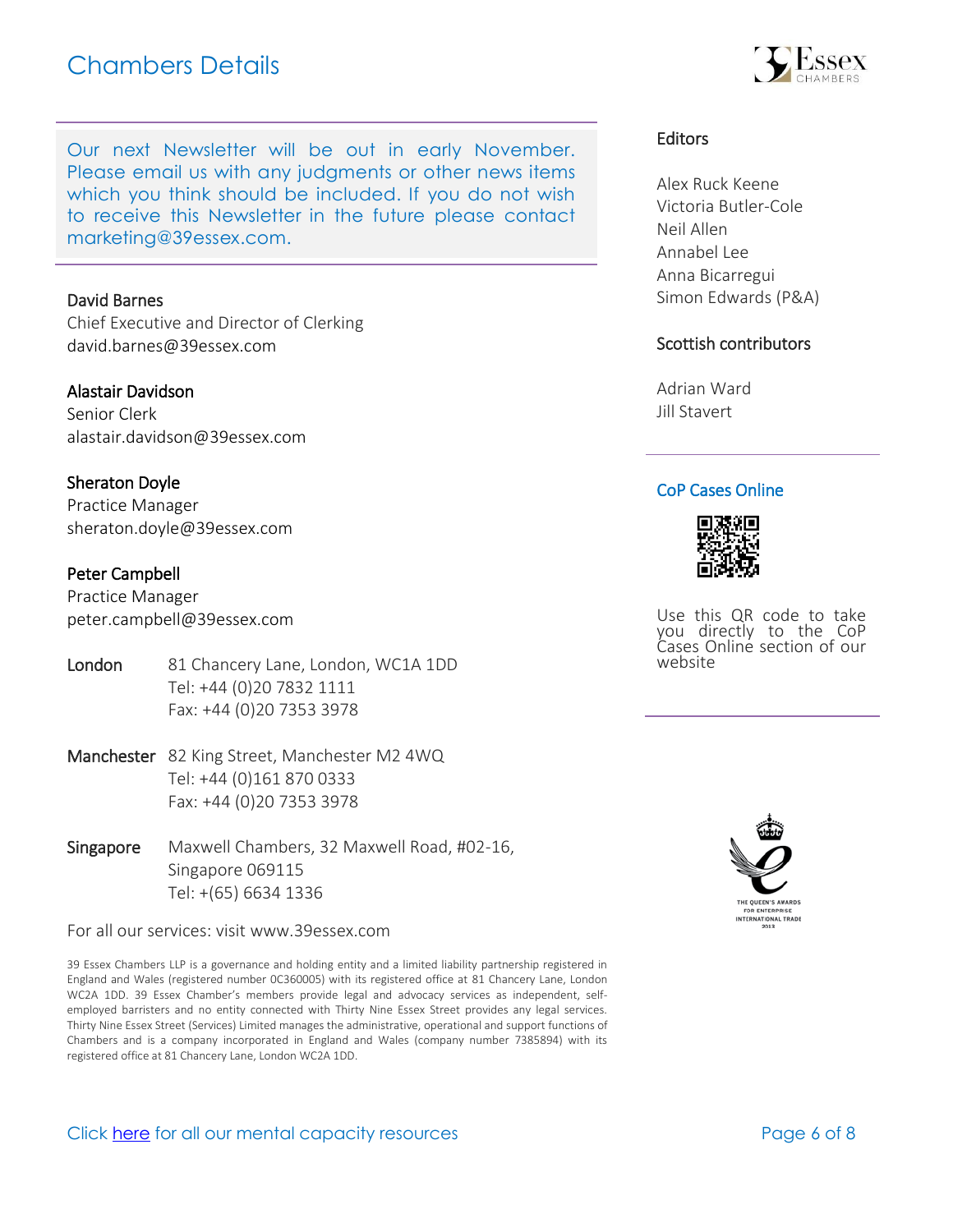# Editors and Contributors





#### Alex Ruck Keene: alex.ruckkeene@39essex.com

Alex is recommended as a 'star junior' in Chambers & Partners 2016 for his Court of Protection work. He has been in cases involving the MCA 2005 at all levels up to and including the Supreme Court. He also writes extensively, has numerous academic affiliations, including as Wellcome Trust Research Fellow at King's College London, and created the website www.mentalcapacitylawandpolicy.org.uk. He is on secondment to the Law Commission working on the replacement for DOLS[. To view full CV click here.](http://www.39essex.com/members/profile.php?cat=2&id=73) 

#### Victoria Butler-Cole: [vb@39essex.com](mailto:vb@39essex.com)

Victoria regularly appears in the Court of Protection, instructed by the Official Solicitor, family members, and statutory bodies, in welfare, financial and medical cases. Together with Alex, she co-edits the Court of Protection Law Reports for Jordans. She is a contributing editor to Clayton and Tomlinson 'The Law of Human Rights', a contributor to 'Assessment of Mental Capacity' (Law Society/BMA 2009), and a contributor to Heywood and Massey Court of Protection Practice (Sweet and Maxwell). [To view full CV click here.](http://www.39essex.com/members/profile.php?cat=2&id=78) 



#### Neil Allen: [neil.allen@39essex.com](mailto:neil.allen@39essex.com)

Neil has particular interests in human rights, mental health and incapacity law and mainly practises in the Court of Protection. Also a lecturer at Manchester University, he teaches students in these fields, trains health, social care and legal professionals, and regularly publishes in academic books and journals. Neil is the Deputy Director of the University's Legal Advice Centre and a Trustee for a mental health charity. To view full CV click here.



#### Annabel Lee: annabel.lee@39essex.com

Annabel appears frequently in the Court of Protection. Recently, she appeared in a High Court medical treatment case representing the family of a young man in a coma with a rare brain condition. She has also been instructed by local authorities, care homes and individuals in COP proceedings concerning a range of personal welfare and financial matters. Annabel also practices in the related field of human rights. To view full CV click here.



#### Anna Bicarregui: [anna.bicarregui@39essex.com](mailto:anna.bicarregui@39essex.com)

Anna regularly appears in the Court of Protection in cases concerning welfare issues and property and financial affairs. She acts on behalf of local authorities, family members and the Official Solicitor. Anna also provides training in COP related matters. Anna also practices in the fields of education and employment where she has particular expertise in discrimination/human rights issues. To view full CV click [here.](http://www.39essex.com/barrister/anna-bicarregui/)